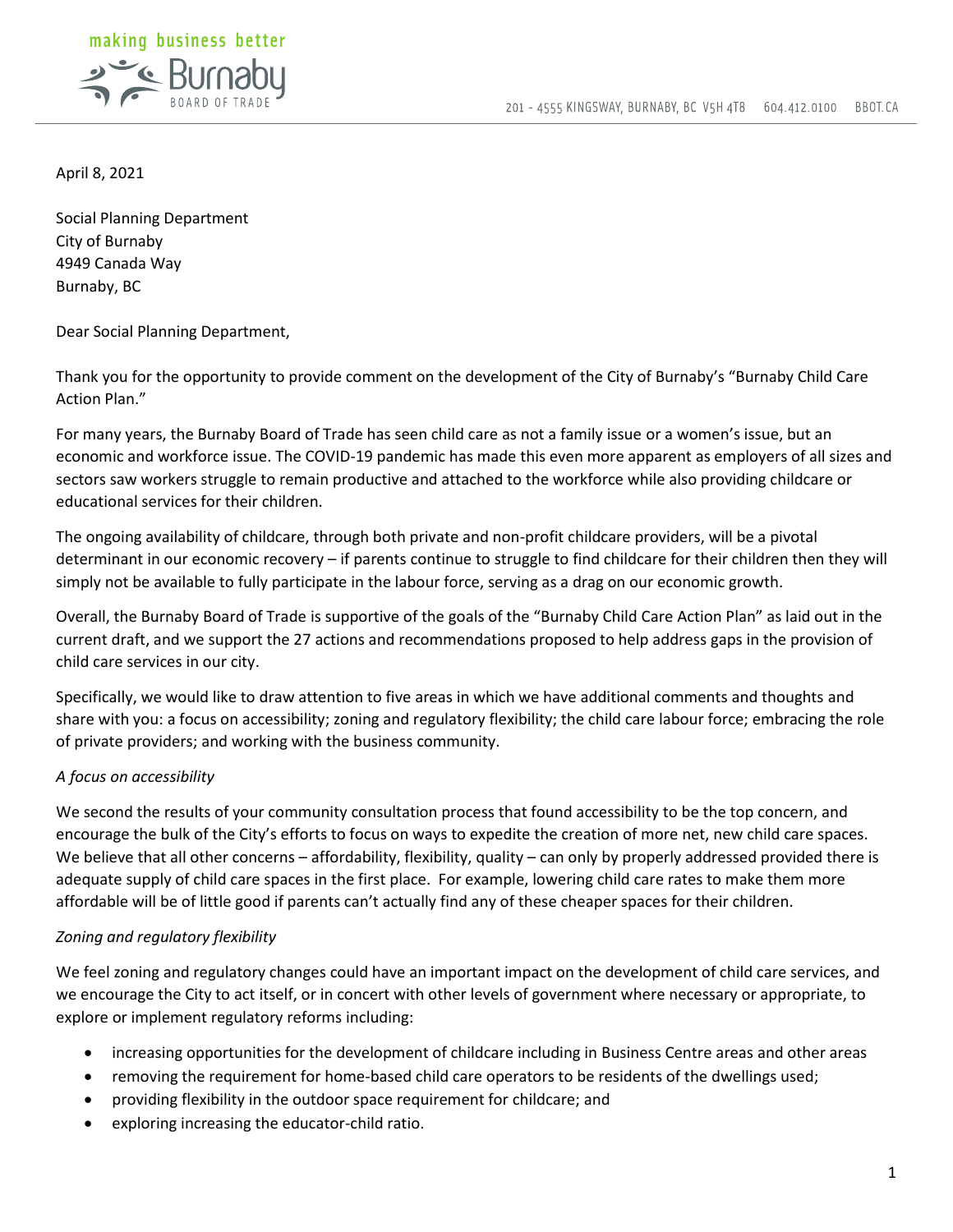

First, as noted in "Increasing Accessibility Action #4,", the Burnaby Board of Trade encourages the City to review its zoning bylaws to find ways of increasing opportunities to create more child care spaces generally, but particularly in new and existing commercial space in the city's Business Centre areas. As these Business Centre areas develop, there may be opportunities to provide increased child care spaces care which would potentially be closer to parents' places of employment. In addition, the shift to remote work due to COVID-19 may result in an increase in available space at employers' worksites, and the provision of childcare may be an effective and valuable way of utilizing that additional capacity if regulatory processes are simple and straightforward. In addition to Business Centres, we encourage the City to actively explore the feasibility of adding or allowing childcare in other areas outside of the traditional settings of purpose built, home-based, or at-school locations, such as in other civic facilities or developments.

Second, the City of Burnaby currently requires the operator of a home-based child care centre to actually be a resident of the dwelling being used. This creates an obstacle to establishing more home-based child care in residential areas, which are an important part of the local child care landscape. The focus should instead be on ensuring staffing is appropriately trained and the centre operates in a manner conducive to its residential setting, regardless of whether the staff or operator lives in the dwelling. Allowing property owners to establish home-based child care centres without having to be a physical resident would make it easier for more of these types of centres to be established.

Third, as noted in "Strengthening Partnerships Action #3," the City should work with and advocate to other levels of government to explore easing regulations that may constrain the development of new child care spaces such as the outdoor play space requirement. Currently, provincial legislation requires 6 square metres of outdoor play space for each child in care, which limits the existing sites into which child care could be added, and adds to the costs of purposebuilt child care space development. Reducing this requirement, or providing flexibility for child care centres which may have adjacent green spaces or parks, could make it easier and more viable to establish new child care centres.

Fourth, in light of the dire need for increased child care capacity, it may be worth revisiting whether the current child-toeducator ratio limits are appropriate across all child care types and settings. Currently, for group, occasional, multi-age, and in-home child care, one trained educator is generally allowed to provide care for up to 8 children. The Burnaby Board of Trade does not believe reviewing this criteria for infant or toddler age groups would be appropriate, but for older age cohorts it could be one way of providing immediate increased capacity in the child care system. We would encourage the City advocate to and work with the provincial government to explore this regulatory review.

## *The child care labour force*

The Burnaby Board of Trade is pleased the City recognizes the importance of the child care labour force in providing child care services, as evidenced by the inclusion of "Strengthening Partnerships Action #1." Any increase in childcare spaces depends on having an adequate supply of early childhood educators with which to staff them. A scenario where investment in creating new child care spaces outstrips educator supply is not unfathomable.

Therefore, the Burnaby Board of Trade is advocating to the provincial government that it continue its Early Care and Learning Recruitment and Retention Strategy and invest in both traditional educational paths for early childhood educators – with tuition or cost incentives to drive enrollment – as well as non-traditional paths such as re-training and re-tooling workers who may be permanently or semi-permanently displaced from the workforce due to the COVID-19 pandemic and its lingering effects. We would welcome the City's involvement in supporting the provincial government's Early Care and Learning Recruitment and Retention Strategy and in other initiatives to bolster educator supply.